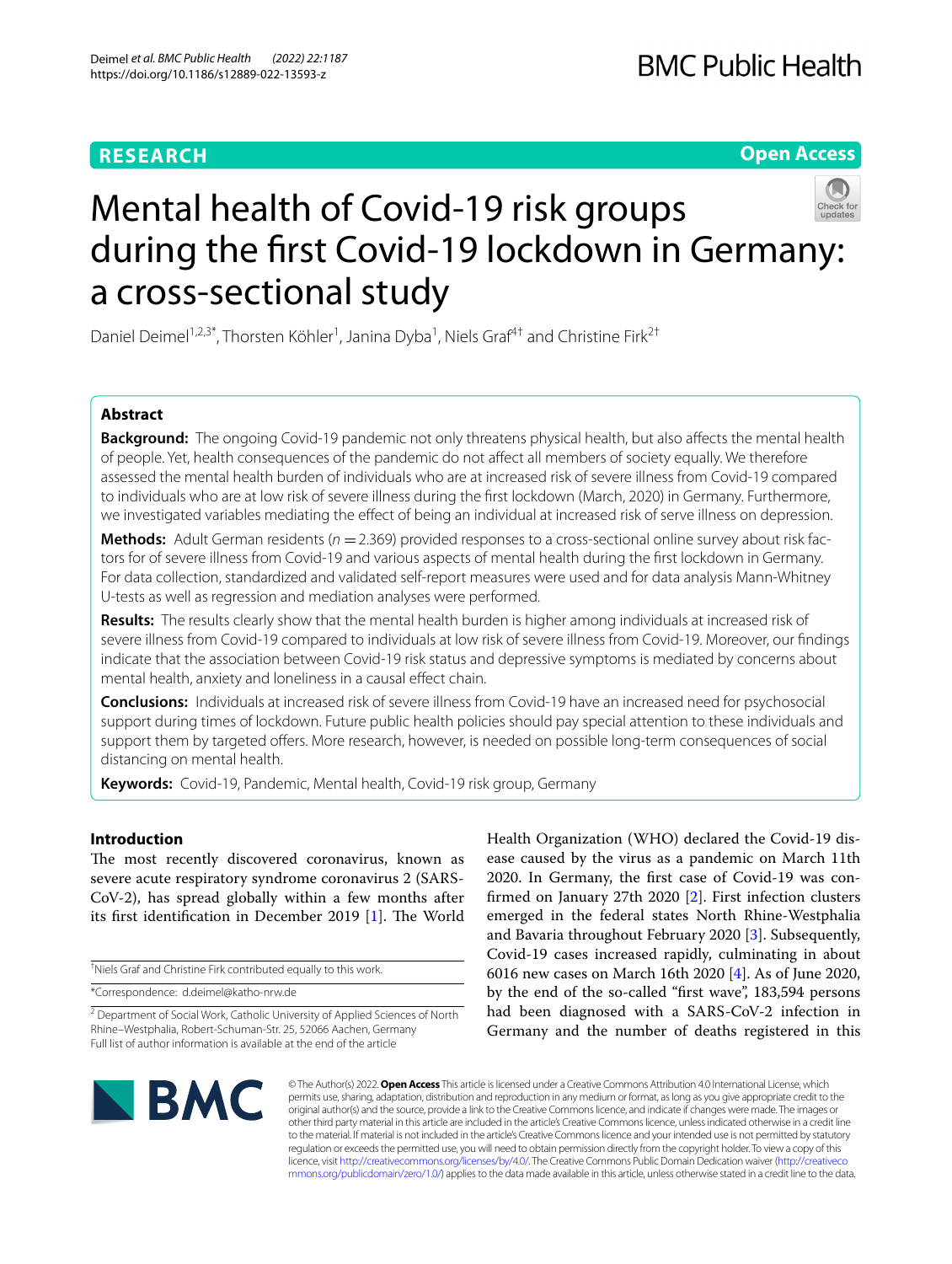group amounted to 8555  $[5]$  $[5]$ . The cumulative rate of officially recognized Covid-19-associated hospitalizations in Germany is  $10\%$  [\[6](#page-8-5)].

Older people above the age of 50-60 and people with underlying medical conditions, such as heart conditions, chronic obstructive pulmonary disease (COPD), or obesity are at increased risk of severe illness from Covid-19 [[7,](#page-8-6) [8](#page-8-7)]. On March 22nd 2020, the German government imposed a frst lockdown to reduce infection rates and thus protect these vulnerable groups and maintain the proper functioning of the health care system. This lockdown included the closing of schools, stores, restaurants, bars, clubs, social venues and prohibited any form of mass gatherings. In addition, citizens were urged to minimized personal social contact and keep a minimum distance of 1.5m from one another [\[9\]](#page-8-8). It lasted until May 4th 2020 and associated regulations were gradually eased by June 15th 2020 (see Fig. [1](#page-1-0)).

These governmental actions aim at a reduction of social contacts. Social distancing however may be associated with a substantial mental health burden and there is evidence for an association between social isolation and (mental) health problems  $[10, 11]$  $[10, 11]$  $[10, 11]$  $[10, 11]$ . This is also supported by recent studies showing that the Covid-19 pandemic and related regulations are associated with increases in anxiety, depression and psychological distress  $[12-14]$  $[12-14]$ . The increase in mental health problems may in turn also favor dysfunctional coping and emotion regulation strategies such as substance use [[15](#page-8-13)]. Even though these mental health impacts of the Covid-19 pandemic may be more signifcant for those who are prone to psychological problems [[16](#page-9-0)], previous studies have not taken into account the mental health of individuals at increased risk of severe illness from Covid-19 due to their age or underlying medical conditions [[7,](#page-8-6) [8\]](#page-8-7). Individuals at risk of severe illness from Covid-19 may be more worried about their own health and therefore avoid social contacts to reduce the risk of a Covid-19 infection. Previous studies demonstrated a relationship between concern of COVID pandemic and feelings of loneliness  $[17, 18]$  $[17, 18]$  $[17, 18]$  $[17, 18]$ . This may increase feelings of loneliness, which in turn may result in mental health problems such as depression [[19\]](#page-9-3).

Hence, the primary aim of the present study is the investigation of the mental health burden of individuals who are at increased risk of severe illness from Covid-19 (high risk group for Covid-19, HRGC) compared to individuals who are at low risk of severe illness (low risk group for Covid-19, LRGC). The central hypothesis is that individuals of the HRGC are more anxious and experience more depressive symptoms due to the pandemic than individuals of the LRGC. Based on associations between anxiety, depression, and substance use, we moreover expect that HRCG individuals report enhanced substance use. Furthermore, the second aim of the current study is to investigate whether the hypothesized increase in depressive symptoms in the HRGC group is mediated by concerns about own mental health, anxiety, stress and loneliness.

<span id="page-1-0"></span>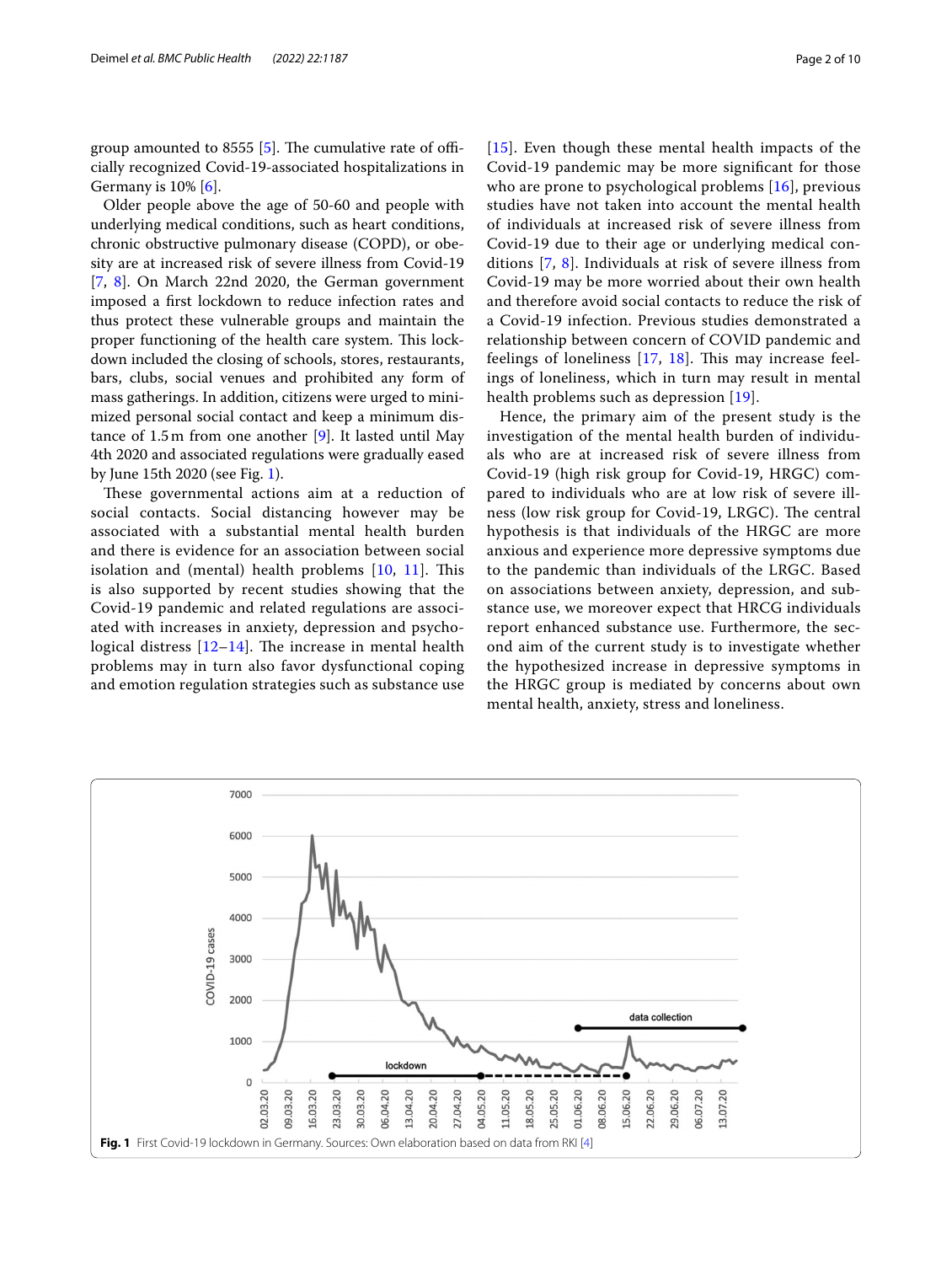### **Methods**

### **Study design and data collection**

Cross-sectional data were collected via an online survey from June 1st 2020 until July 17th 2020. The survey was developed in LimeSurvey (LimeSurvey GmbH, Hamburg). The weblink of the survey was included in an advert that was promoted on the websites and social media platforms of several German social service organisations and associations (German AIDS Service Organisations, German Society for Social Psychiatry, German Federation of Telephone Emergency Services, German Federation for Social Work in the Healthcare System, German Society for Social Work in Addiction Aid).

To be able to participate in the study, participants had to be at least 18 years and have sufficient knowledge of the German language. Participants did not get any compensation for participating in the survey. In total, 3154 people were reached through the online survey. For this study, a subset of participants  $(n = 2.369)$  has been analysed for the comparison of the mental health burden of HRGC and LRGC participants.

### **Measures**

The survey started with comprehensive participant information and consent forms. This introductory part was followed by 132 items on sociodemographic variables, participants' mental health status, their perceptions of the Covid-19 pandemic and the governmental actions designed to encounter the pandemic.

### *Mental health*

All items on mental health were part of standardized and validated self-report measures. Subscales of the German version of the Patient Health Questionnaire (PHQ-D) [\[20\]](#page-9-4) were used to assess levels of depression (PHQ-9) (Kromke et al. 2006), anxiety (General Anxiety Disorder-7, GAD-7) [[21\]](#page-9-5) and somatisation (Patient Health Questionnaire-15, PHQ-15) [[22](#page-9-6)]. The PHQ-9 scale assesses severity of depressive symptoms with a maximum score of 27. GAD-7 measures symptoms of anxiety with a maximum of 21. A score of 10 or above on each of the two scales points to an at least moderate major depressive episode and moderate levels of clinical anxiety  $[21, 23]$  $[21, 23]$  $[21, 23]$  $[21, 23]$ . The items of the PHQ-15 scale include the most prevalent DSM-IV somatization disorder somatic symptoms. The total PHQ-15 scale has a maximum score of 30 and a score of 10 and above represent a moderate level of somatization  $[22]$  $[22]$  $[22]$ . The internal reliability of the PHQ-9 was with a Cronbach's α of 0.90 similar to other studies  $(0.86-0.89)$   $[23]$  $[23]$  $[23]$ . The internal consistency of the GAD-7 was with a Cronbach's  $\alpha$  =0.91 similar to another study (0.89) [[21\]](#page-9-5) and of PHQ-15 with a Cronbach's  $\alpha$  =0.81 equal to another study (0.82) [[22](#page-9-6)].

### *Suicidality*

Suicidality was assessed by the frst item of the German version of the Suicide Behaviours Questionnaire – Revised (SBQ-R) which is acknowledged as a reliable instrument to measure suicidal risk ("Have you ever thought about or tried to take your own life?"  $=$  never (1); I had only a feeting thought about it (2); I had at least 1 intention to kill myself, but I did not try (3); I had at least 1 intention to kill myself and I really wanted to die (3); I tried to kill myself, but I did not want to die (4); I tried to kill myself, and I really wanted to die (5)). A score of 3 and higher represents an increased risk of suicide  $[24, 25]$  $[24, 25]$  $[24, 25]$  $[24, 25]$  $[24, 25]$ . This item was complemented by a question on suicidal ideation during the frst lockdown in Germany ("How often have you thought about killing yourself during the lockdown?").

### *Loneliness*

Emotional and social loneliness were surveyed by the 11-item De Jong Gierveld Loneliness Scale with a maximum score ranges from 0 to 22  $[26]$  $[26]$ . The internal consistency of the Loneliness-Scale was with a Cronbach's  $\alpha = 0.77$ .

### *Social support*

The level of social support was assessed with the help of the Oslo 3 Social Support Scale (OSSS-3). The score ranges from 3 to 14. A score of 12 and above represent a strong social support. The internal consistency of the OSSS-3 was with a Cronbach's  $\alpha$  = 0.66 simliar to another study (0.64) [[27,](#page-9-11) [28](#page-9-12)].

### *Drug use*

Moreover, the use of alcohol, nicotine and a range of illegal substances during the last 12months as well as changes in substance use during the lockdown were assessed by asking the participants which substances they used in the last 12months, respectively during the frst lockdown.

To diferentiate between HRGC and LRGC participants, risk factors for an increased risk of severe illness from Covid-19 were assessed by the criteria of the Robert Koch Institute [\[29\]](#page-9-13) which include smoking, obesity, cardiovascular diseases, chronic lung diseases, diabetes mellitus, cancer, and a compromised immune system. If at least one of these criteria was met, participants were included in the HRGC group.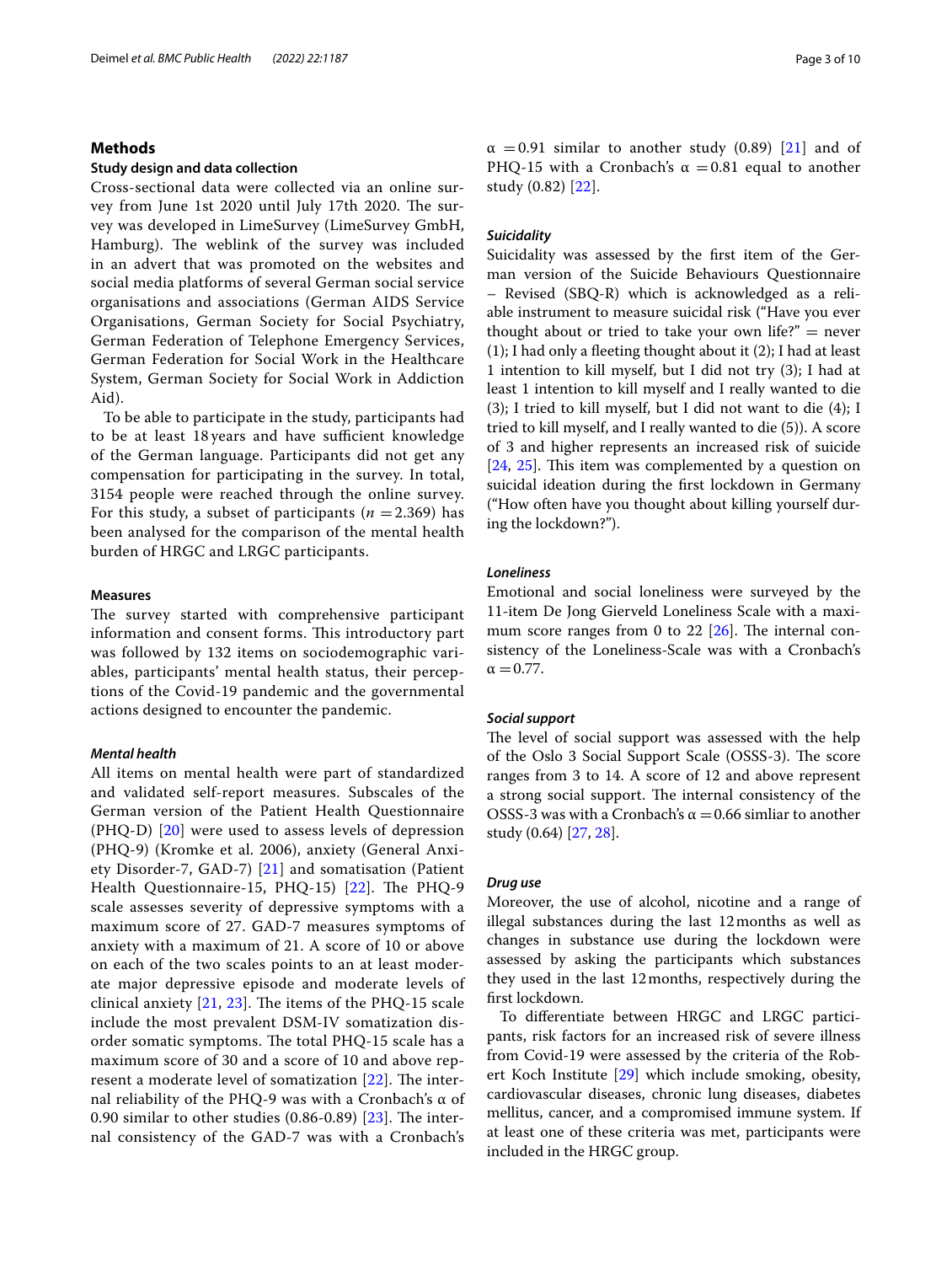### **Statistical analysis**

We used a subset of the dataset and included all participants who gave information about their Covid-19 risk profile ( $n = 2.369$ ). The analyses presented here compare two groups: (i) individuals at increased risk of severe illness from Covid-19 ( $n = 1.136$ ; HRGC group) and (ii) Individuals at low risk of severe illness from Covid-19  $(n = 1.233;$  LRGC group). Data analysis was conducted using IBM SPSS Statistics 25.0 (IBM corp., Armonk, USA). Significance level of  $p < 0.05$  was considered in all analyses.

For group comparisons Mann-Whitney U-tests were performed for ordinal and non-normally distributed data. Cohen's d is reported as the estimated efect size for statistically significant results. The distribution of categorical variables was assessed by Chi-square tests. Spearman's correlation coefficients were used to determine correlations between ordinal variables and non-normally distributed continuous variables. Pearson's correlation was used for normally distributed continuous variables. Linear regression analysis was used to explore predictors for depressive symptoms. Additionally, mediation analysis using PROCESS macro [[30\]](#page-9-14) for SPSS 25 (IBM corp.,

### <span id="page-3-0"></span>**Table 1** Sociodemographic characteristics

Armonk, USA) was run to explore whether concerns about one's own health, anxiety and feelings of loneliness mediated depressive symptoms. Multiple mediator models were performed to estimate indirect efects [[31\]](#page-9-15). All analyses were based on 5000 bootstrapped samples. An indirect efect was considered signifcant when the 95% bias-corrected confdence interval did not include zero [[30\]](#page-9-14).

### **Results**

### **Sample characteristics**

Of the 3154 persons who commenced the survey, 2.369 participants completed questions on Covid-19 risk factors (75.11%). 47% ( $n = 1291$ ) of those participants were classifed into the HRGC. Data of non-completers were included on a pairwise basis, resulting in a diferent number of responses per analysis (for details on the sociodemographic characteristics of the HRGC and the LRGC, see Table [1](#page-3-0)).

### **Mental health measures**

In total, 30.9% of the participants of both groups reported symptoms of a moderate depression on the PHQ-9 scale

| Variable                                                | COVID-19 risk group |             |                  | Non-COVID-19 risk group |        |  |
|---------------------------------------------------------|---------------------|-------------|------------------|-------------------------|--------|--|
|                                                         | $\boldsymbol{N}$    | M(SD)       | $\boldsymbol{N}$ | M(SD)                   | t-test |  |
| Age                                                     | 1136                | 46.1 (14.8) | 1233             | 39.4 (14.6)             | .460   |  |
|                                                         | $\boldsymbol{N}$    | %           | $\boldsymbol{N}$ | $\%$                    | $X^2$  |  |
| Gender                                                  | 1137                |             | 1236             |                         | < .001 |  |
| Female                                                  | 706                 | 62.1        | 896              | 72.5                    |        |  |
| Male                                                    | 412                 | 36.2        | 323              | 26.1                    |        |  |
| Diverse                                                 | 19                  | 1.7         | 17               | 1.4                     |        |  |
| Employment status                                       | 1291                |             | 1.406            |                         | < .001 |  |
| Full-time employed                                      | 483                 | 37.4        | 501              | 35.6                    |        |  |
| Part-time employed                                      | 298                 | 23.1        | 386              | 27.5                    |        |  |
| Retired                                                 | 196                 | 15.2        | 77               | 5.5                     |        |  |
| Student                                                 | 154                 | 11.9        | 325              | 23.1                    |        |  |
| Unemployed                                              | 73                  | 5.7         | 28               | 2.0                     |        |  |
| Other                                                   | 87                  | 6.7         | 89               | 6.3                     |        |  |
| Monthly net income                                      | 1101                |             | 1188             |                         | < .001 |  |
| $<$ 1.000 Euros                                         | 248                 | 22.5        | 357              | 30.1                    |        |  |
| 1.000-2.000 Euros                                       | 382                 | 34.7        | 362              | 30.5                    |        |  |
| 2.000-3.000 Euros                                       | 289                 | 26.2        | 311              | 26.2                    |        |  |
| More than 3.000 Euros                                   | 182                 | 16.5        | 158              | 13.3                    |        |  |
| Education                                               | 1133                |             | 1237             |                         | .037   |  |
| University or university of applied sciences<br>diploma | 557                 | 49.2        | 677              | 54.7                    |        |  |
| Completed vocational education                          | 152                 | 13.4        | 133              | 10.8                    |        |  |
| Completion of secondary school                          | 417                 | 36.8        | 421              | 36.8                    |        |  |
| Other/none                                              | $\overline{7}$      | 0.6         | 6                | 0.5                     |        |  |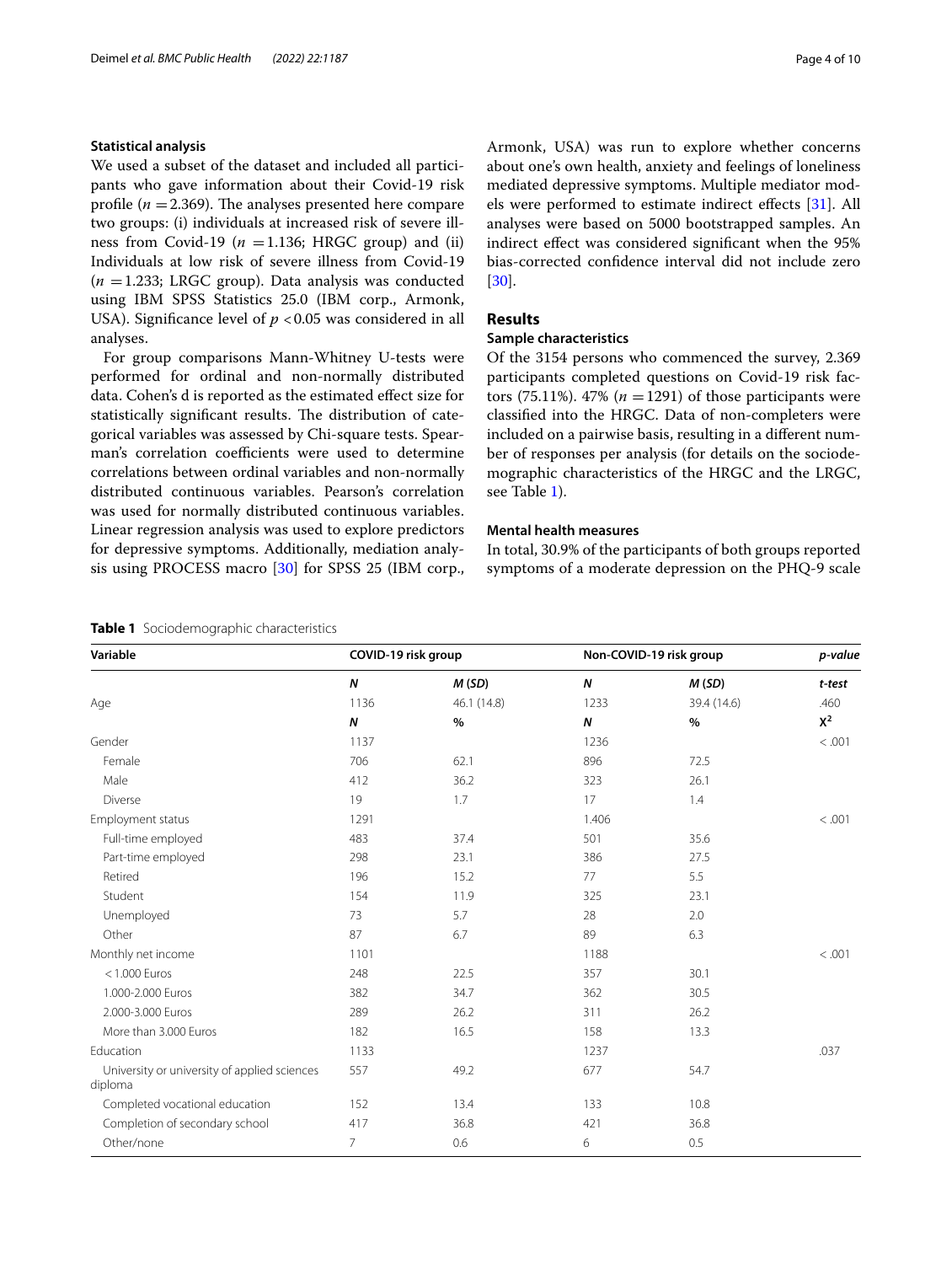(score of 10 or higher). The median PHQ-9 score was signifcantly higher in the HRGC than in the LRGC group. 35.6% of the HRGC participants and 26.6% of the LRGC participants had a PHQ-9 score of 10 or higher and, therefore, exhibited moderate depressive symptoms. Compared to the LRGC, the median GAD-7 score of the HRGC was also signifcantly higher. Here, 29.6% of the HRGC participants and 21.4% of the LRGC participants showed at least moderate levels of generalized anxiety disorders (GAD-7 score  $\geq$  10). A similar pattern applies to somatic symptoms. The median PHQ-15 score was again signifcantly higher in the HRGC than in the LRGC group. 15,6% of the HRGC participants and 7.6% of the LRGC participants exhibited at least moderate somatic symptoms (PHQ-15 score  $\geq$  10). In total, 14.4% of the participants showed an elevated risk for suicide (SBQ-R Item  $1 \ge 3$ ). Again, an elevated risk for suicide was signifcantly higher in the HRGC than in the LRGC  $(19.5\% \text{ vs. } 9.7\%)$  group. The same results can be found for the median suicidal ideation during the lockdown (see Table [2](#page-4-0)).

### **Substance use during lockdown**

There were no significant differences between the HRGC and the LRGC group for alcohol use during the lockdown. In contrast, the use of nicotine and THC during the lockdown difered signifcantly between the two groups. 20.1% of the HRGC reported an increased use of nicotine during the lockdown compared to 6.1% of the LRGC participants. An increased use of THC during the lockdown was reported by 6.7% of the HRGC individuals compared to 2.1% of the LRGC participants (see Table [3\)](#page-5-0).

### **Loneliness, social support and professional assistance**

Loneliness was signifcantly higher in the HRGC group compared to the LRGC (7.3% vs. 3.8%). The level of

perceived social support did not difer signifcantly between both groups (see Table [4](#page-5-1)).

Feelings of stress associated with social distancing did not difer signifcantly between both groups. HRGC individuals, however, were signifcantly more likely to perceive government actions to encounter Covid-19 as legitimate and meaningful than LRGC participants. Generally, HRGC individuals were signifcantly more concerned about the pandemic than LRGC participants. Here, HRGC individuals were significantly more worried about their own health, the health of their friends, the health system in Germany, their fnancial situation as well as the German economic and political system than LRGC participants (see Table [4\)](#page-5-1).

### **Factors contributing to depressive symptoms during the lockdown**

Bivariate correlations showed a signifcant positive association between depression, anxiety, loneliness and the perceived stress level due to social distancing (see Table [5](#page-6-0)).

Linear regression was used to identify predictors of depressive symptoms during the lockdown. Being male (*β*=−*.025, p*= .044), younger age (*β*=−*.041, p* =.001), being a HRGC individual (*β*=*.052, p<* .001), loneliness ( $\beta = .238$ ,  $p < .001$ ), lower worries about the own health (*β* = −*.030, p* = *.020*) as well as anxiety (*β* = *.681,*  $p \leq 0.001$ ) were significantly associated with depressive symptoms during the lockdown. Perceived stress due to social distancing did not signifcantly predict depression  $(\beta = .014, p = 314)$ . The overall regression was statistically significant ( $\mathbb{R}^2 = .732$ ,  $F(7-1867) = 730,778$ ,  $p < .001$ ) (see Table [6](#page-6-1)).

Mediation analysis using PROCESS macro for SPSS 25 (IBM corp., Armonk, USA) was run to explore variables mediating the efect of being a HRGC individual on

| variable                    | пкис |                          |   | LKUL |             |    |
|-----------------------------|------|--------------------------|---|------|-------------|----|
|                             | N    | Mdn (IQR)                | M | N    | Mdn (IQR)   | N  |
| Depression (PHQ-9 score)    | 1083 | $6.00(9.00)$ $7.9$ 1182  |   |      | 5.00 (7.00) | 6. |
| Anxiety (GAD-7 score)       | 1078 | $6.00(8.00)$ $7.18$ 1189 |   |      | 5.00 (7.00) | 6. |
| Somatization (PHQ-15 score) | 846  | 4.00 (6.00) 5.11 1017    |   |      | 3.00(4.00)  | 3. |
|                             | Ν    | $\%$                     |   | Ν    | %           |    |

<span id="page-4-0"></span>

| Variable                              | <b>HRGC</b> |            |      | <b>LRGC</b> |            |      | <b>Test statistic</b> | Significance | <b>Effect size</b> |  |
|---------------------------------------|-------------|------------|------|-------------|------------|------|-----------------------|--------------|--------------------|--|
|                                       | N           | Mdn (IQR)  | M    | N           | Mdn (IQR)  | M    | <b>Mann-Whitney U</b> | p-value      | $\mathbf{r}$       |  |
| Depression (PHQ-9 score)              | 1083        | 6.00(9.00) | 7.9  | 1182        | 5.00(7.00) | 6.39 | 552,002,5             | < .001       | 0.12               |  |
| Anxiety (GAD-7 score)                 | 1078        | 6.00(8.00) | 7.18 | 1189        | 5.00(7.00) | 6.04 | 565,787,0             | < .001       | 0.10               |  |
| Somatization (PHO-15 score)           | 846         | 4.00(6.00) | 5.11 | 1017        | 3.00(4.00) | 3.73 | 349.393.5             | < .001       | 0.16               |  |
|                                       | N           | $\%$       |      | N           | $\%$       |      | $X^2$                 | p-value      | Phi                |  |
| Depression (PHQ-9 score > 10)         | 351         | 35.6       |      | 282         | 26.6       |      | 19,203                | < 0.001      | 0.097              |  |
| Anxiety (GAD-7 score > 10)            | 319         | 29.6       |      | 255         | 21.4       |      | 19.838                | < 0.001      | 0.094              |  |
| Somatization (PHQ-15 score > 10)      | 132         | 15.6       |      | 77          | 7.6        |      | 29.910                | < 0.001      | 0.127              |  |
| Suicidality lifetime SBQ-R Item 1 > 3 | 227         | 19.5       |      | 124         | 9.7        |      | 47.544                | < 0.001      | 0.435              |  |
|                                       | N           | Mdn (IQR)  | M    | N           | Mdn (IQR)  | М    | <b>Mann-Whitney U</b> | p-value      | r                  |  |
| Suicidal thoughts during lockdown     | 535         | 1.0(1.00)  | 1,76 | 432         | 1.0(1.00)  | ,59  | 107.184.5             | .026         | 0.125              |  |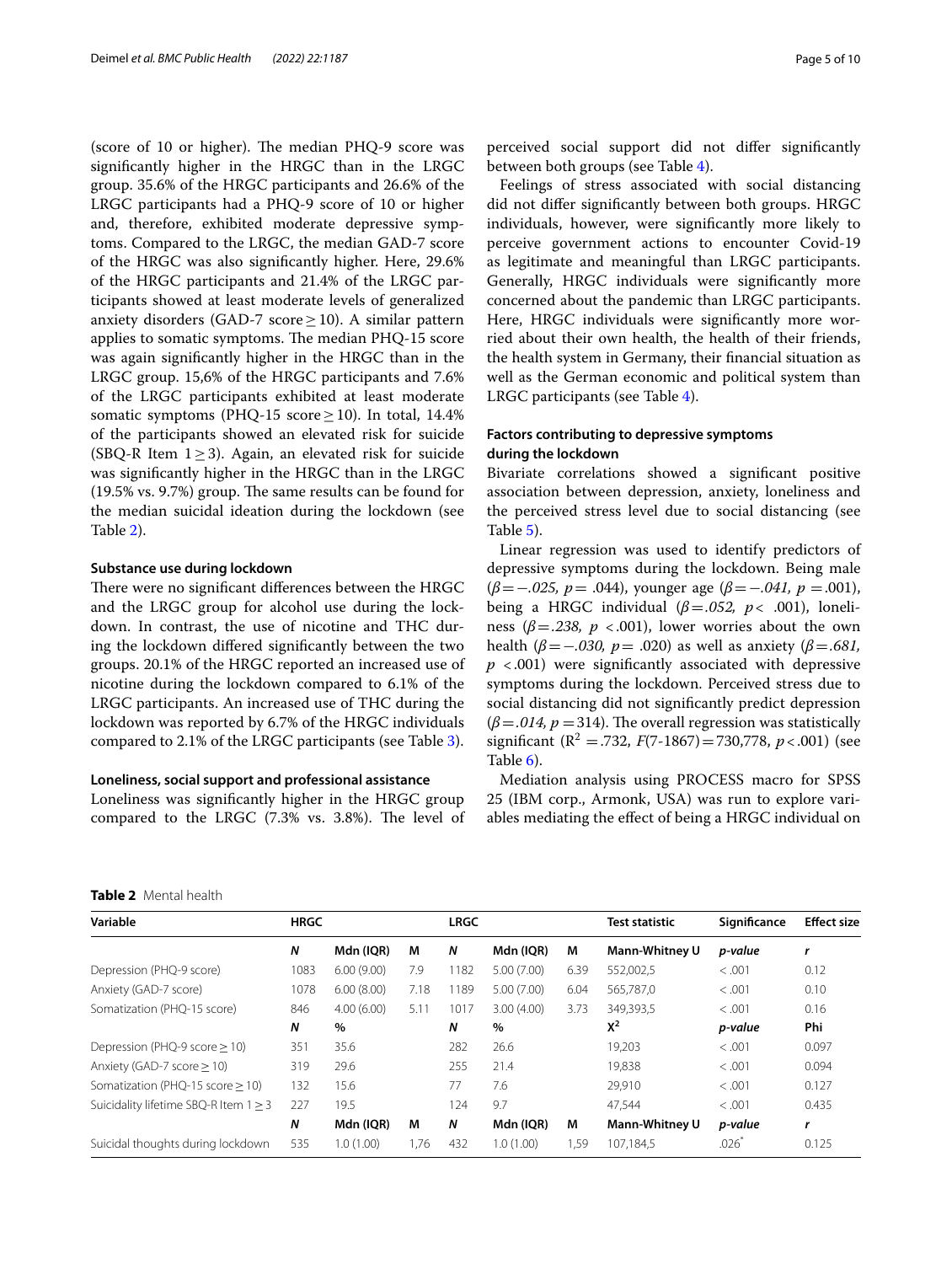| Variable                            | <b>HRGC</b> |      | <b>LRGC</b>      |      | p-value  | <b>Effect size</b> |
|-------------------------------------|-------------|------|------------------|------|----------|--------------------|
|                                     | $\pmb N$    | $\%$ | $\boldsymbol{N}$ | $\%$ | $\chi^2$ | Phi                |
| Substance use in the last 12 months |             |      |                  |      |          |                    |
| Alcohol                             | 1056        | 97.4 | 1151             | 93.4 | .190     |                    |
| Nicotine                            | 618         | 62.5 | 302              | 29.3 | < .001   | 0.333              |
| <b>THC</b>                          | 292         | 30.5 | 186              | 17.3 | < .001   | 0.155              |
| Cocaine                             | 56          | 5.3  | 23               | 1.9  | < .001   | 0.093              |
| Amphetamines                        | 69          | 6.5  | 29               | 2.4  | < .001   | 0.101              |
| Methamphetamines                    | 23          | 2.1  | 8                | 0.7  | .002     | 0.064              |
| Ecstasy                             | 65          | 6.2  | 33               | 2.7  | < .001   | 0.084              |
| Alcohol use during lockdown         | 1137        |      | 1259             |      | .046     | 0.064              |
| No use                              | 231         | 20.3 | 226              | 18.0 |          |                    |
| Less than before                    | 187         | 16.4 | 210              | 16.7 |          |                    |
| No change                           | 416         | 36.6 | 500              | 39.7 |          |                    |
| Slightly more than before           | 228         | 20.1 | 269              | 21.4 |          |                    |
| Significantly more than before      | 75          | 6.6  | 54               | 4.3  |          |                    |
| Nicotine use during lockdown        | 1106        |      | 1177             |      | < .001   | 0.391              |
| No use                              | 529         | 47.8 | 988              | 83.9 |          |                    |
| Less than before                    | 69          | 6.2  | 44               | 3.7  |          |                    |
| No change                           | 286         | 25.9 | 100              | 8.5  |          |                    |
| Slightly more than before           | 160         | 14.5 | 32               | 2.7  |          |                    |
| Significantly more than before      | 62          | 5.6  | 13               | 1.1  |          |                    |
| THC use during lockdown             | 1069        |      | 1185             |      | < .001   | 0.148              |
| No use                              | 859         | 80.4 | 1064             | 89.8 |          |                    |
| Less than before                    | 39          | 3.6  | 28               | 2.4  |          |                    |
| No change                           | 100         | 9.4  | 68               | 5.7  |          |                    |
| Slightly more than before           | 50          | 4.7  | 23               | 1.9  |          |                    |
| Significantly more than before      | 21          | 2.0  | $\overline{2}$   | 0.2  |          |                    |

### <span id="page-5-0"></span>Table 3 Descriptive statistics and X<sup>2</sup> results for substance use in the HRGC and LRGC

### <span id="page-5-1"></span>**Table 4** Dealing with the pandemic

| Variable                                                               |      | <b>HRGC</b> |      | <b>LRGC</b> |            | <b>Test statistic</b> | Significance   | <b>Effect size</b> |       |
|------------------------------------------------------------------------|------|-------------|------|-------------|------------|-----------------------|----------------|--------------------|-------|
|                                                                        | Ν    | $\%$        |      | N           | %          |                       | $X^2$          | p-value            | Phi   |
| Loneliness (11-item De Jong Gierveld Loneliness<br>Scale) score $> 16$ | 77   | 7.3         |      | 45          | 3.8        |                       | 13,005         | < .001             | 0.076 |
| Social support (OSSS-3) score $\geq$ 12                                | 250  | 22.4        |      | 300         | 25.0       |                       | 2260           | .133               |       |
|                                                                        | Ν    | Mdn (IQR)   | M    | N           | Mdn (IQR)  | M                     | Mann-Whitney-U | p-value            | r     |
| Burdens of social distancing                                           | 1289 | 4.00(3.00)  | 3.51 | 1408        | 3.00(2.00) | 3.44                  | 881,196,0      | .185               |       |
| Meaningfulness of social distancing                                    | 1284 | 5.00(2.00)  | 4.88 | 1402        | 5.00(2.00) | 4.77                  | 840.222.0      | .002               | 0.060 |
| Concerns about the pandemic                                            |      |             |      |             |            |                       |                |                    |       |
| Concerns about own health                                              | 1282 | 3.00(2.00)  | 2.94 | 1398        | 2.00(2.00) | 2.3                   | 685,748,5      | < 0.001            | 0.208 |
| Concerns about the health of friends                                   | 127' | 4.00(2.00)  | 4.08 | 1402        | 4.00(2.00) | 3.96                  | 844,683,0      | .018               | 0.045 |
| Concerns about own financial situation                                 | 127  | 2.00(2.00)  | 2.39 | 1406        | 2.00(2.00) | 2.14                  | 827.655.5      | < 0.001            | 0.067 |
| Concerns about the German healthcare system                            | 1279 | 3.00(2.00)  | 2.84 | 1396        | 2.00(3.00) | 2.63                  | 822.044.0      | < 0.001            | 0.070 |
| Concerns about the German economy                                      | 1277 | 4.00(2.00)  | 3.99 | 1396        | 4.00(2.00) | 3.8                   | 818,631,5      | < .001             | 0.072 |
| Concerns about the German political system                             | 1274 | 4.00(2.00)  | 3.96 | 1383        | 4.00(2.00) | 3.79                  | 820.626.5      | < 0.001            | 0.060 |

<sup>\*</sup>*p* <.05

\*\**p* <.01

\*\*\**p* <.001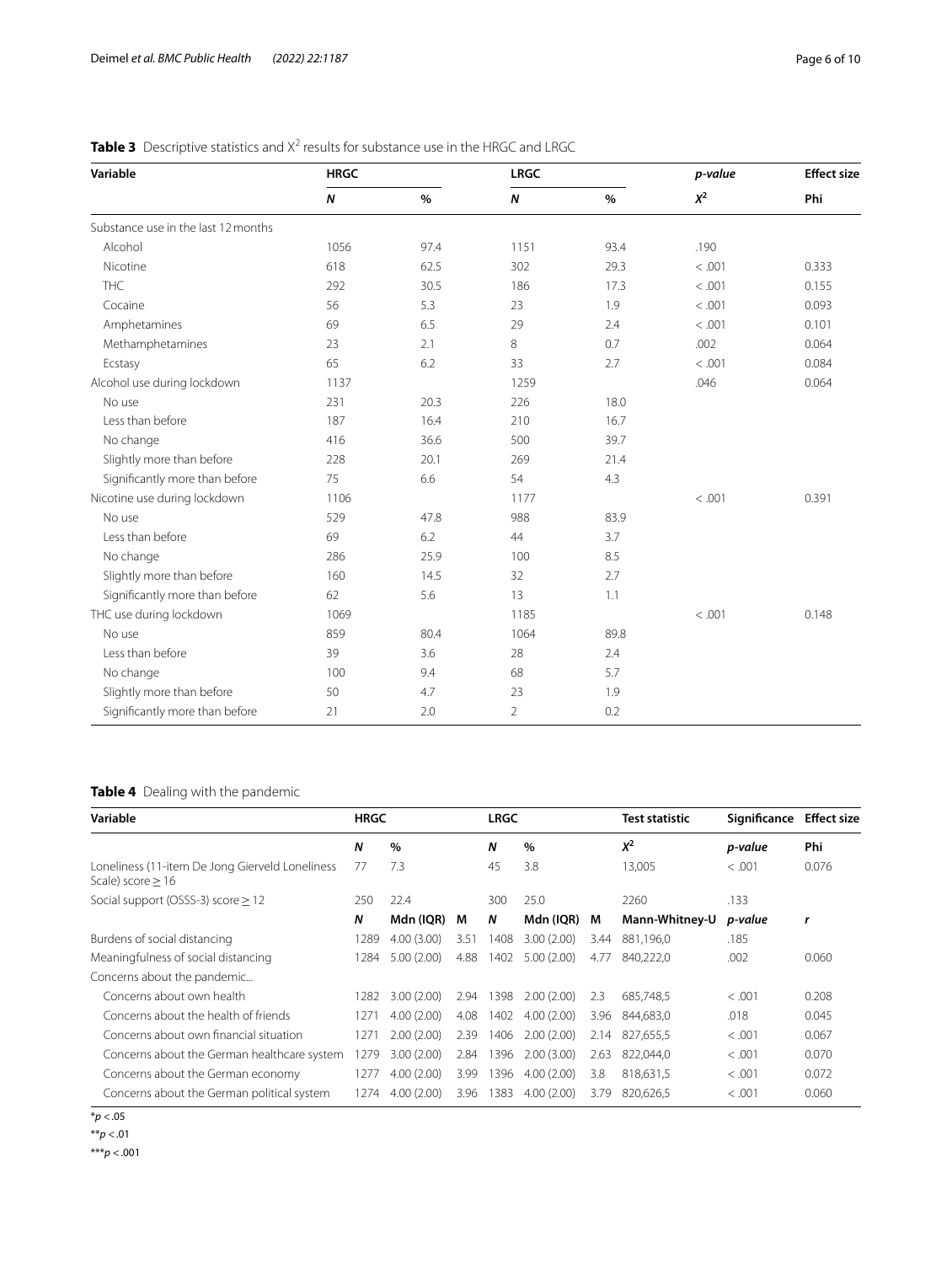<span id="page-6-0"></span>**Table 5** Bivariate correlations of loneliness, depression and stress due to social distancing

|               | Depression                                                              |         |                     |               |  |
|---------------|-------------------------------------------------------------------------|---------|---------------------|---------------|--|
| $\mathcal{P}$ | Anxiety                                                                 | 824     |                     |               |  |
| २             | <b>Loneliness</b>                                                       | $591**$ | $477$ <sup>**</sup> |               |  |
|               | Stress due to social distanc- .406 <sup>**</sup><br>ing during lockdown |         | $400^{**}$          | $428^{\circ}$ |  |

\*\* *p* <0.01

<span id="page-6-1"></span>**Table 6** Serial logistic regression model for variables associated with depression  $(n = 1875)$ 

| Variable                                              | Depression (PHQ-9 Score) |                                    |          |         |  |  |  |  |
|-------------------------------------------------------|--------------------------|------------------------------------|----------|---------|--|--|--|--|
|                                                       | β                        | Standard error TValue Significance |          |         |  |  |  |  |
| Gender, Male                                          | $-.025$                  | .156                               | $-2.011$ | .044    |  |  |  |  |
| Age                                                   | $-.041$                  | .005                               | $-3.233$ | .001    |  |  |  |  |
| <b>HRGC</b> individual                                | .052                     | .150                               | 4.103    | < 0.001 |  |  |  |  |
| <b>Loneliness</b>                                     | .238                     | .021                               | 15.735   | < 0.01  |  |  |  |  |
| Concerns about own<br>health                          | $-.030$                  | .053                               | $-2.335$ | .020    |  |  |  |  |
| Anxiety (GAD-7 Score)                                 | .681                     | .018                               | 43.429   | &001    |  |  |  |  |
| Stress due to social<br>distancing during<br>lockdown | .014                     | .057                               | 1.007    | .314    |  |  |  |  |

depression. All mediation analyses were controlled for age and gender as covariates.

First, a parallel mediation model was run to test whether the effect of being a HRGC individual (X) on depression (Y) was mediated by concerns about own health  $(M_1)$ , by feelings of loneliness  $(M_2)$ , by stress due to social distancing  $(M_3)$  or by anxiety  $(M_4)$ . The results of the mediation analysis (total effect: 2.02, 95% CI: 1.48-2.56; direct effect: .573, 95% CI: .278-.868) demonstrated that the indirect effects were only significant for concerns about own health  $(M_1: CI:-.142--.009)$ ; feelings of loneliness (M2: 95%) CI:.195-.475;) and anxiety  $(M_4: 95\% \text{ CI: } .815 -1.55)$ , but not for stress due to social distancing  $(M_3: 95\% \text{ CI:}$  $-.012-.031$ ).

Based on this mediation model, a serial multiple mediation model was run. Here, mediators are linked together in a causal efect chain, with mediators allowing to infuence each other ( $M_1$  (concerns about own health)  $\rightarrow$   $M_2$ (anxiety)  $\rightarrow$  M<sub>3</sub> (loneliness)). The mediation model showed that the association between Covid-19 risk group and depression was mediated by this serial mediation chain (total efect: 2.04, 95% CI: 1.49-2.57; direct efect: 95% CI: .289-.879; indirect efect: 95% CI: .055-.113) with concerns about own health being linked to anxiety and

this in turn being associated with feelings of loneliness (see Fig. [2](#page-7-0)).

### **Discussion**

According to estimations of the RKI, 52% of all persons living in Germany aged 15 or older belong to a group at risk for severe illness from Covid-19  $[32]$ . The proportion of individuals at increased risk for severe illness from Covid-19 (HRGC) in this study was 47% and thus remarkably higher. The primary aim of this study was to investigate diferences in mental health problems (such as depression, anxiety, psychosomatic symptoms and substance use) during the Covid-19 pandemic in HRGC individuals compared to LRCG individuals. In addition, we discuss the relation of these fndings in regard to the general German population. We found that 35.9% of the HRGC individuals reported moderate depressive symptoms compared to 26.6% of the LRGC individuals. The proportion of persons with at least moderate depressive symptoms in the HRGC group is remarkably higher than in the LRGC group and four times as high as in the German general population [[33\]](#page-9-17). Regarding the overall rate of depression during the time of the frst lockdown in Germany, rates were estimated to have increased to 14.3% (PHQ-2 score  $\geq$  3) in the general population [\[12](#page-8-11)]. Yet, more than twice as many individuals in the HRCG group reported depressive symptoms. Moreover, 29.6% of the HRGC individuals exhibited clinically relevant symptoms of a generalized anxiety disorder in the presented study, while this applies to only 21.4% of the LRGC group. Again, this rate is considerably higher than in the general German population, where the prevalence is estimated at 5,9% [\[34\]](#page-9-18). Several studies confrm an increase of generalized anxiety disorders during the frst period of the pandemic. A German study [[12\]](#page-8-11) reported at least moderate symptoms of generalized anxiety disorders  $(GAD-7 score \ge 10)$  in 16.8% of the participants, which is still a substantially lower rate than in our HRGC group. In terms of somatic symptoms 15.6% of the HRGC individuals and 7.6% of the LRGC individuals showed clinically relevant somatic symptoms in this study, compared to only 9.3% in the German general population [[22\]](#page-9-6). In addition, 19.5% of the HRGC individuals and 9.7% of the LRGC individuals reported an elevated risk for suicide. Hence, the proportion of individuals with and increased risk for suicide is three times higher in the HRGC group than in the German general population [[24\]](#page-9-8).

Based on previous studies [[19,](#page-9-3) [35\]](#page-9-19) pointing to the importance of feelings of loneliness for depression, the second aim of the current study was to investigate the association of concerns about own health, anxiety, perceived loneliness, and stress due to lockdown measures with depressive symptoms. Using mediator models, we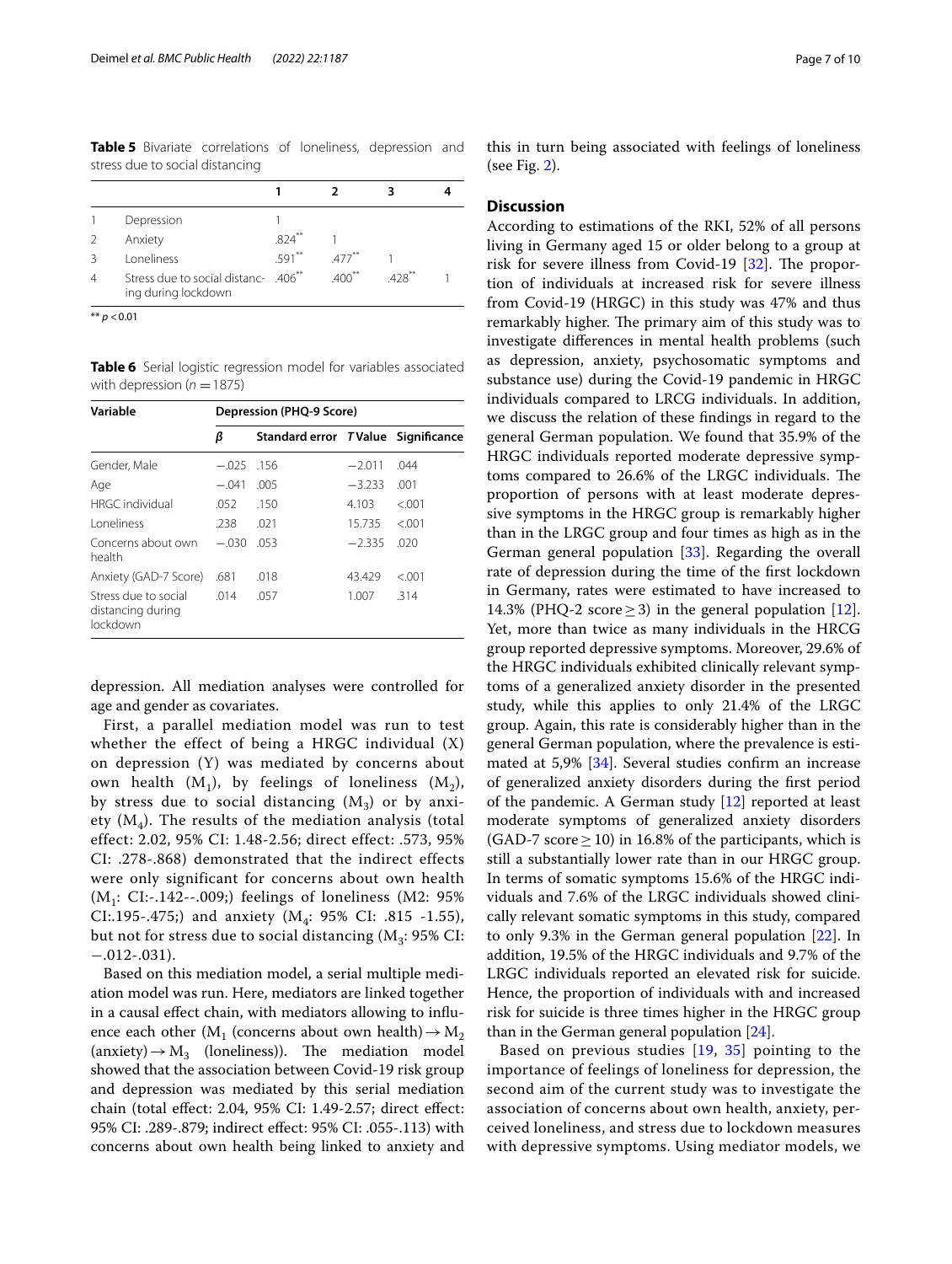

<span id="page-7-0"></span>demonstrated that the direct effect of being an HRGC individual on depression was mediated by concerns about own health, anxiety and feelings of loneliness. In a serial mediation model, an indirect causal effect chain was observed showing that being an HRCG individual was related to concerns about own health, which was associated with increased feelings of anxiety and loneliness and loneliness in turn was related to higher rates of depression. These findings show that HRGC individuals appear to be more worried about their own health during the pandemic than LRGC individuals. We assume that HRGC individuals have avoided social contacts to protect themselves from Covid-19 infections. This increase in social isolation may have resulted in the observed higher rates of loneliness in HRCG individuals, which were associated with depressive symptoms. This is in line with a study by Mayerl et al. [\[36\]](#page-9-20) showing that COVID-19-related social restrictions were associated with feelings of loneliness and predicted depressive symptoms 10 months later. Quadt et al. [\[37](#page-9-21)], proposed a model that perceived loneliness may initiate a cascade of complex bodybrain interactions responsible for severe mental and physical health problems.

The results clearly show that the mental health burden is higher among persons at increased risk of severe illness from Covid-19 compared to persons at low risk of severe illness from Covid-19. HRGC individuals are more worried about their own health and report more loneliness, anxiety and depressive symptoms. One factor that may counteract feelings of loneliness and low social connectedness is social support. Therefore, social support during lockdown periods is of utmost importance for individuals

prone to mental health problems. Consequently, people at increased risk of severe illness from Covid-19 should not only be protected from a Covid infection but should also receive psychosocial support to decrease feelings of loneliness and increase feelings of social connectedness (e.g. chat-based hotlines, online communication platforms) in order to minimize negative consequences for their mental health during periods of lockdown. This is also in line with a recent study showing that greater social connectedness is associated with reduced stress and fatigue during Covid-19 related lockdown [\[38](#page-9-22)]. These fndings underline the importance of maintaining social connections also during Covid-19 restrictions to reduce depressive symptoms in pandemic situations.

This study has several limitations. Firstly, it needs to be pointed out that cross-sectional data were collected via an online survey tool, which was mainly promoted by German social service organisations. This recruitment process is likely to have caused a selection bias within the sample by primarily reaching individuals in need for advice from those organisations. Hence, the data collected is not representative of the German general population. Accordingly, representative cross-sectional samples and longitudinal data are desirable in future research. Secondly, the outcome instruments used in the survey were not entirely adapted to the time period of interest, i. e. the first lockdown in Germany. Therefore, it remains unclear whether the mental health burdens reported here changed due to the lockdown. Third, we have not measured social withdrawal directly, but only assume that concerns about own health resulted in reduced social contacts, which may explain the association with perceived loneliness.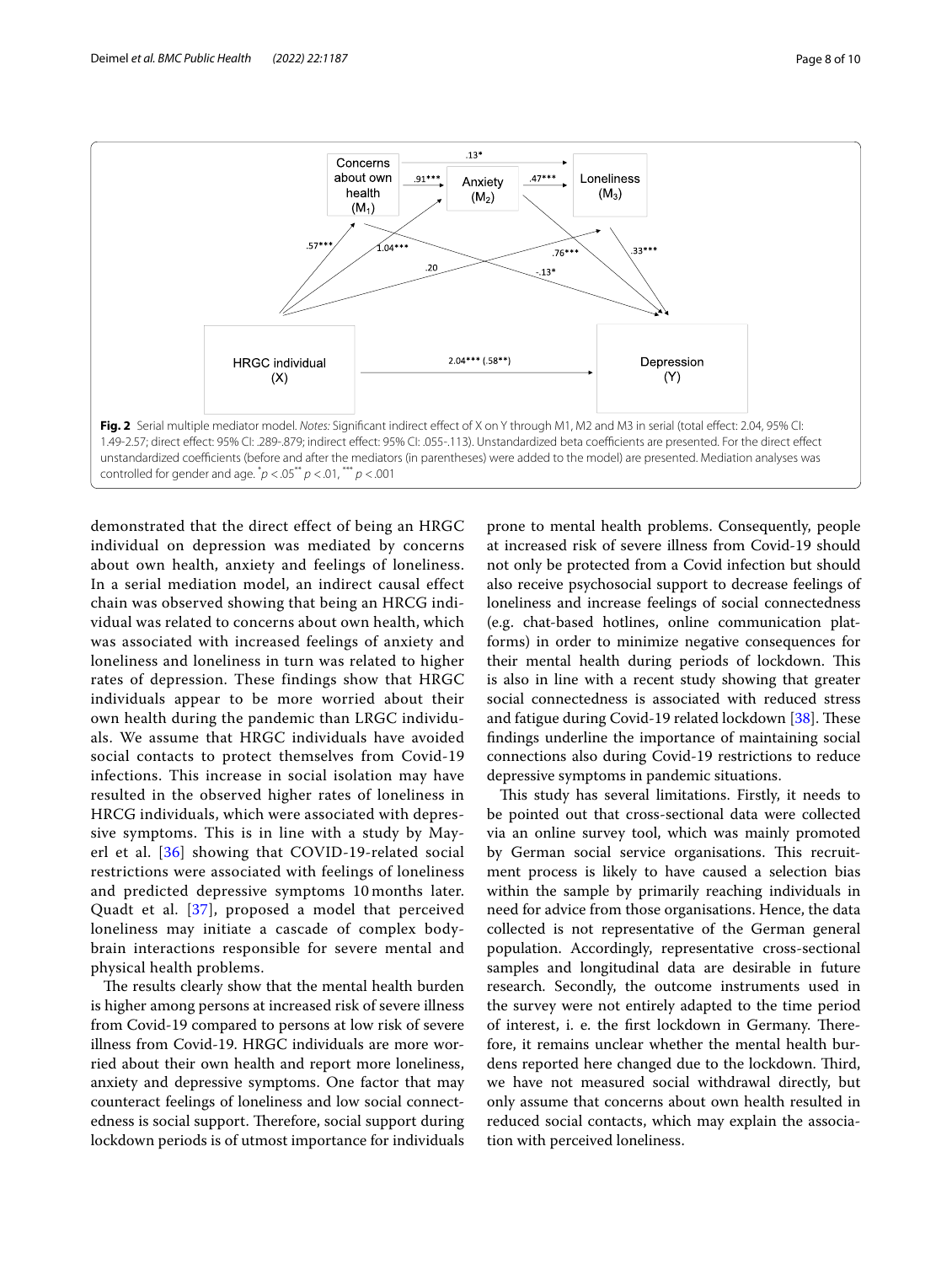### **Conclusions**

This study demonstrates that the mental health burden of the Covid-19 pandemic is high. This is especially true for individuals who are at increased risk of severe illness from Covid-19. These individuals have a particular need for psychosocial support during times of lockdown. Therefore, they should be specifically supported by corresponding offers (e.g. by phone, in chats or online). Moreover, government officials should take into account the mental health consequences of measures aiming at social distancing. More research, however, is needed on possible long-term consequences of social distancing on mental health.

#### **Abbreviations**

COVID-19: Coronavirus SARS-COV2 disease 2019; SARS-CoV-2: Severe acute respiratory syndrome coronavirus 2; WHO: World Health Organization; RKI: Robert Koch Institut; HRGC: Individuals at increased risk of severe illness from Covid-19; LRGC: Individuals at low risk of severe illness from Covid-19; PHQ: Patient Health Questionnaire; GAD: Generalized Anxiety Disorder; SBQ-R: Suicide Behaviours Questionnaire – Revised; OSSS-3: Oslo Social Support Scale – 3.

### **Acknowledgements**

Not applicable.

### **Authors'information**

Not applicable.

### **Authors' contributions**

DD: Conceptualization study design, questionnaire and study organization, data analysis, drafted the manuscript; CF: data analysis, data interpretation; TK: statistical consulting; NG and JD: data interpretation; fnalization and translation of the article. The authors critically revised and approved the fnal draft of the manuscript.

### **Funding**

Open Access funding enabled and organized by Projekt DEAL. The study was realised through funds from Catholic University of Applied Science NRW, Germany.

### **Availability of data and materials**

The datasets generated and/or analyzed during the current study are not publicly available due to reasons of sensitivity but are available from the corresponding author Daniel Deimel on reasonable request.

### **Declarations**

### **Ethics approval and consent to participate**

The studies involving human participants were reviewed and approved by Ethics Committee of the Catholic University NRW, Department Aachen, approval nr. AZ 2020-I (25.05.2020). The minimum age for participation in the survey was set at 18years, whereby on the basis of the German guidelines, All participants gave electronic informed consent for the participation and for illiterates from their Legal representative. The authors assert that all procedures contributing to this work comply with the ethical standards of the relevant national and institutional committees on human experimentation and the Helsinki Declaration of 1975, as revised in 2008. Participation in the study was anonymous.

### **Consent for publication**

Not applicable.

#### **Competing interests**

The authors declare that they have no competing interests nor conficts of interests.

#### **Author details**

<sup>1</sup> German Institute for Addiction and Prevention Research, Catholic University of Applied Sciences of North Rhine–Westphalia, Konrad-Adenauer-Ufer 79-81, 50668 Cologne, Germany. <sup>2</sup> Department of Social Work, Catholic University of Applied Sciences of North Rhine–Westphalia, Robert-Schuman-Str. 25, 52066 Aachen, Germany. <sup>3</sup> Department of Addictive Behavior and Addiction Medicine, Medical Faculty, LVR-Hospital Essen, University of Duisburg-Essen, Essen, Germany. <sup>4</sup> School of Public Health, Bielefeld University, Universitätsstr. 25, 33615 Bielefeld, Germany.

## Received: 11 June 2021 Accepted: 2 June 2022

#### **References**

- <span id="page-8-0"></span>1. WHO. Coronavirus disease 2019 (COVID-19) situation report–34. Geneva; 2019.<https://apps.who.int/iris/handle/10665/331220>
- <span id="page-8-1"></span>2. WHO (2020). WHO announces COVID-19 outbreak a pandemic 2020. [http://www.euro.who.int/en/health-topics/health-emergencies/coron](http://www.euro.who.int/en/health-topics/health-emergencies/coronavirus-covid-19/news/news/2020/3/who-announces-covid-19-outbreak-a-pandemic) [avirus-covid-19/news/news/2020/3/who-announces-covid-19-outbr](http://www.euro.who.int/en/health-topics/health-emergencies/coronavirus-covid-19/news/news/2020/3/who-announces-covid-19-outbreak-a-pandemic) [eak-a-pandemic.](http://www.euro.who.int/en/health-topics/health-emergencies/coronavirus-covid-19/news/news/2020/3/who-announces-covid-19-outbreak-a-pandemic)
- <span id="page-8-2"></span>3. Bundesministerium für Gesundheit (BMG). Coronavirus SARS-CoV-2: Chronik der bisherigen Maßnahmen. [https://www.bundesgesundhei](https://www.bundesgesundheitsministerium.de/coronavirus/chronik-coronavirus.html) [tsministerium.de/coronavirus/chronik-coronavirus.html](https://www.bundesgesundheitsministerium.de/coronavirus/chronik-coronavirus.html). 16 March 2021.
- <span id="page-8-3"></span>4. Robert-Koch Institut (2021a). Tabelle mit Nowcasting-Zahlen zur R-Schätzung. [https://www.rki.de/DE/Content/InfAZ/N/Neuartiges\\_Coron](https://www.rki.de/DE/Content/InfAZ/N/Neuartiges_Coronavirus/Projekte_RKI/Nowcasting_Zahlen_csv.html) [avirus/Projekte\\_RKI/Nowcasting\\_Zahlen\\_csv.html](https://www.rki.de/DE/Content/InfAZ/N/Neuartiges_Coronavirus/Projekte_RKI/Nowcasting_Zahlen_csv.html) 09 March 2021.
- <span id="page-8-4"></span>5. Johns Hopkins University (2021). COVID-19 Dashboard by the Center for Systems Science and Engineering (CSSE) at Johns Hopkins University (JHU). [https://gisanddata.maps.arcgis.com/apps/opsdashboard/index.](https://gisanddata.maps.arcgis.com/apps/opsdashboard/index.html#/bda7594740fd40299423467b48e9ecf6) [html#/bda7594740fd40299423467b48e9ecf6.](https://gisanddata.maps.arcgis.com/apps/opsdashboard/index.html#/bda7594740fd40299423467b48e9ecf6) 16 March 2021.
- <span id="page-8-5"></span>6. Robert-Koch Institut (2021b). Epidemiologischer Steckbrief zu SARS-CoV-2und COVID-19. [https://www.rki.de/DE/Content/InfAZ/N/Neuartiges\\_](https://www.rki.de/DE/Content/InfAZ/N/Neuartiges_Coronavirus/Steckbrief.html;jsessionid=B555BAF75F6201541A60FFEEFDB4EEEB.internet102?nn=13490888) [Coronavirus/Steckbrief.html;jsessionid](https://www.rki.de/DE/Content/InfAZ/N/Neuartiges_Coronavirus/Steckbrief.html;jsessionid=B555BAF75F6201541A60FFEEFDB4EEEB.internet102?nn=13490888)=B555BAF75F6201541A60FFEEF [DB4EEEB.internet102?nn](https://www.rki.de/DE/Content/InfAZ/N/Neuartiges_Coronavirus/Steckbrief.html;jsessionid=B555BAF75F6201541A60FFEEFDB4EEEB.internet102?nn=13490888)=13490888. 16 March 2021.
- <span id="page-8-6"></span>Jordan RE, Adab P, Cheng KK. Covid-19: risk factors for severe disease and death. BMJ. 2020;368:m1198. [https://doi.org/10.1136/bmj.m1198.](https://doi.org/10.1136/bmj.m1198)
- <span id="page-8-7"></span>8. Gao YD, Ding M, Dong X, Zhang JJ, Kursat Azkur A, Azkur D, et al. Risk factors for severe and critically ill COVID-19 patients: A review. Allergy. 2021;76(2):428–55. [https://doi.org/10.1111/all.14657.](https://doi.org/10.1111/all.14657)
- <span id="page-8-8"></span>9. Bundesregierung (2020). Erweiterung der beschlossenen Leitlinien zur Beschränkung sozialer Kontakte. Besprechung der Bundeskanzlerin mit den Regierungschefnnen und Regierungschefs der Länder vom 22.03.2020. [https://www.bundesregierung.de/breg-de/themen/coron](https://www.bundesregierung.de/breg-de/themen/coronavirus/besprechung-der-bundeskanzlerin-mit-den-regierungschefinnen-und-regierungschefs-der-laender-vom-22-03-2020-1733248) [avirus/besprechung-der-bundeskanzlerin-mit-den-regierungschefnnen](https://www.bundesregierung.de/breg-de/themen/coronavirus/besprechung-der-bundeskanzlerin-mit-den-regierungschefinnen-und-regierungschefs-der-laender-vom-22-03-2020-1733248)[und-regierungschefs-der-laender-vom-22-03-2020-1733248](https://www.bundesregierung.de/breg-de/themen/coronavirus/besprechung-der-bundeskanzlerin-mit-den-regierungschefinnen-und-regierungschefs-der-laender-vom-22-03-2020-1733248). 09 March 2021.
- <span id="page-8-9"></span>10. Cacioppo JT, Hawkley LC, Norman GJ, Berntson GG. Social isolation. Ann N Y Acad Sci. 2011;1231(1):17–22.
- <span id="page-8-10"></span>11. Matthews T, Danese A, Wertz J, Odgers CL, Ambler A, Moffitt TE, et al. Social isolation, loneliness and depression in young adulthood: a behavioural genetic analysis. Soc Psychiatry Psychiatr Epidemiol. 2016;51(3):339–48.
- <span id="page-8-11"></span>12. Bäuerle A, Teufel M, Musche V, Weismüller B, Kohler H, Hetkamp M, et al. Increased generalized anxiety, depression and distress during the COVID-19 pandemic: a cross-sectional study in Germany. J Public Health. 2020;42(4):672–8. [https://doi.org/10.1093/pubmed/fdaa106.](https://doi.org/10.1093/pubmed/fdaa106)
- 13. Gualano MR, Lo Moro G, Voglino G, Bert F, Siliquini R. Efects of Covid-19 Lockdown on Mental Health and Sleep Disturbances in Italy. Int J Environ Res Public Health. 2020;17(13):4779. [https://doi.org/10.3390/ijerph1713](https://doi.org/10.3390/ijerph17134779) [4779](https://doi.org/10.3390/ijerph17134779).
- <span id="page-8-12"></span>14. Salari N, Hosseinian-Far A, Jalali R, Vaisi-Raygani A, Rasoulpoor S, Mohammadi M, et al. Prevalence of stress, anxiety, depression among the general population during the COVID-19 pandemic: a systematic review and meta-analysis. Glob Health. 2020;16(1):57. [https://doi.org/10.1186/](https://doi.org/10.1186/s12992-020-00589-w) [s12992-020-00589-w.](https://doi.org/10.1186/s12992-020-00589-w)
- <span id="page-8-13"></span>15. Horigian VE, Schmidt RD, Feaster DJ. Loneliness, Mental Health, and Substance Use among US Young Adults during COVID-19. J Psychoactive Drugs. 2021;53(1):1–9.